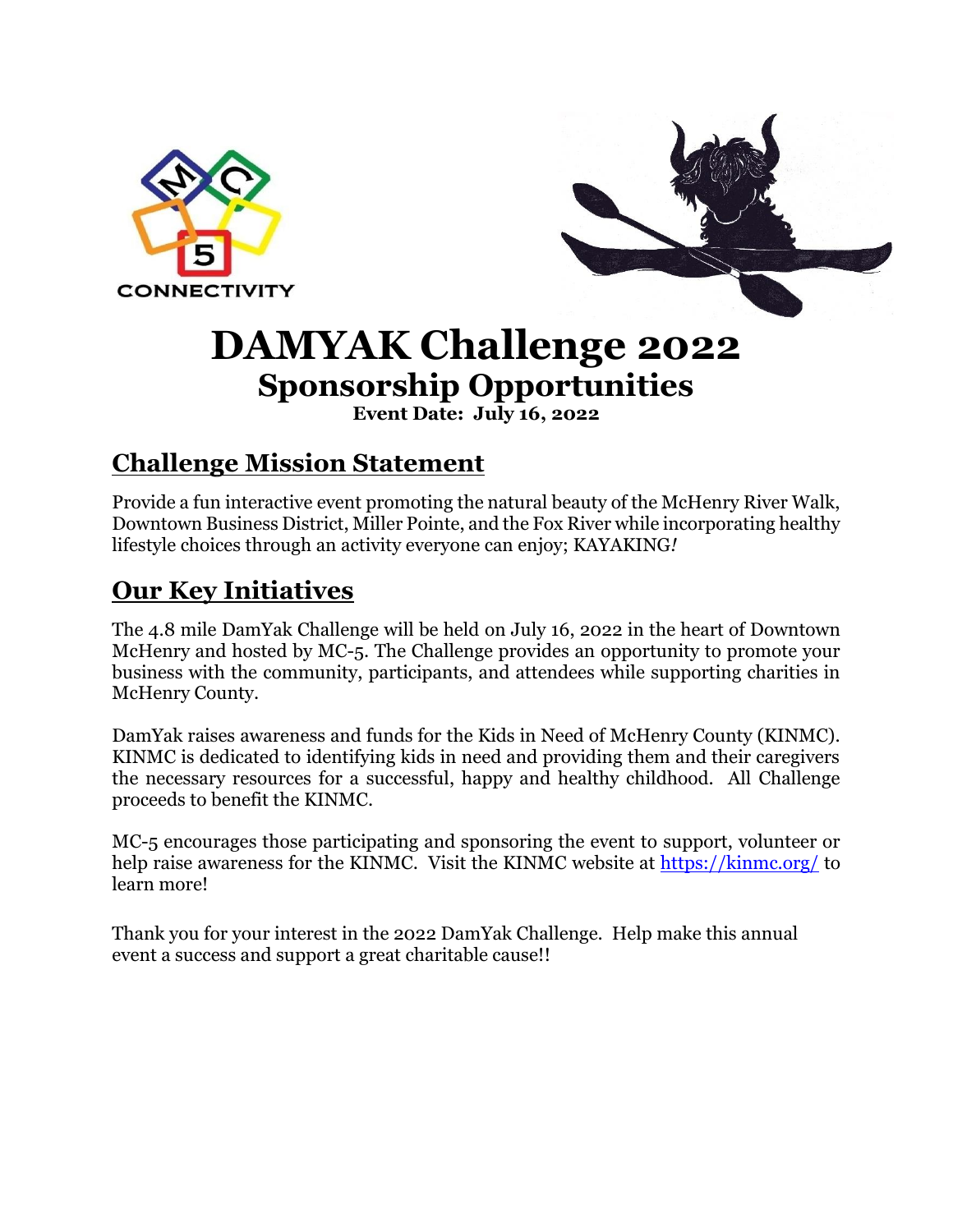### **Naming Yak Sponsorship:**  $$3000$  (unavailable for 2022\*)

-Company name on registration packets -Company name on event advertisements

-Option to set up booth at event for marketing

-Naming Sponsor Banner displayed near Registration

-Permissive 1-year license to use DamYak Challenge Partner and DamYak Logo for marketing purposes\*

### **Homeport Yak Sponsorship: \$2000** (1 available)

-Company name on registration packets -Company name on main event banner -Company name on social media event pages -Sponsorship includes 4 event registrations -Company name and link to website on DamYak.com -Recognition as "Homeport Sponsor" at event -Option to distribute promotional materials at event -Option to set up booth at event for marketing -Homeport Sponsor Banner displayed near Miller Pt. - -Event social media post thanking sponsor

### **Shipwreck Party Yak Sponsorship:** \$1500 (1 available)

-Company name on social media event pages -Sponsorship includes 2 event registrations -Company name and link to website on DamYak.com -Recognition as "Shipwreck Sponsor" at event -Option to distribute promotional materials at event -Option to set up booth at event for marketing -Shipwreck Sponsor Banner displayed at party area -Event social media post thanking sponsor -Company name on main event banner

### **Captain Yak Sponsorship: \$1000**

-Company name on main event banner -Company name on social media event pages -Company name and link to website on DamYak.com -Sponsorship includes 2 event registrations -Recognition as a key supporter at event -Event social media post thanking sponsor -Option to distribute promotional materials at event

### **First Mate Yak Sponsorship: \$500**

-Company name and link to website on DamYak.com -Company name on social media event pages -Recognition as a key supporter at event -Event social media post thanking sponsor -Company name on main event banner

### **Deck Hand Yak Sponsorship: \$250**

-Company name and link to website on DamYak.com -Company name on social media event pages -Recognition as a supporter at event -Event social media post thanking sponsor

### **Gilligan Yak Sponsorship: \$100**

-Event social media post thanking sponsor -Recognition as a supporter at event

-Company name on main event banner -Company name on social media event pages<br>-Option to set up booth at event for marketing -Sponsorship includes 6 event registrations -Company name and link to website on DamYak.com -Recognition as "Naming Sponsor" at event -Option to distribute promotional materials at event -Event social media post thanking sponsor

\*Use of DamYak Logo and / or DamYak Challenge Supporter must be preapproved by MC-5 DamYak Committee and expires January 1, 2023